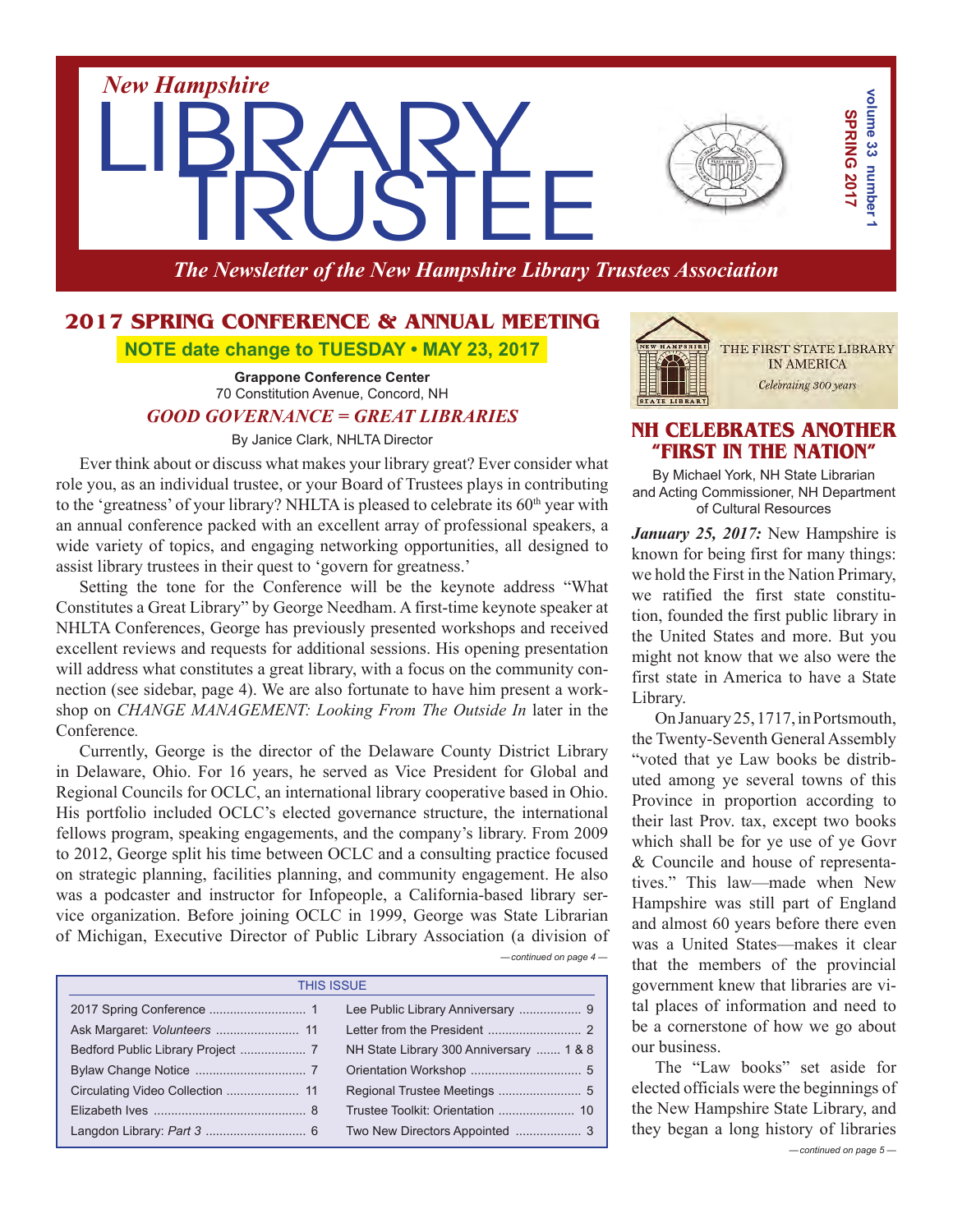# *Letter from the President . . .*



We view our public libraries as centers of lifelong learning. From lap-sit storytimes to adult book groups, from MakerSpaces to quiet reading nooks, libraries work to reach all age groups and cater to all interests. Changing times, and tastes, make this a massive undertaking, and one that many libraries accomplish with small budgets and a great deal of creativity and enthusiasm.

Learning is also at the cornerstone of NHLTA's mission. A "learning organization" is a business term used to describe the ideal of a company that is constantly transforming itself and fosters a workforce that is always learning. The term seems to me an apt description of a public library that is evolving with the times.

Similarly, NHLTA works continuously to enhance the knowledge and skills of trustees so that they can be better, more informed leaders in their communities. We are all in a state of lifelong learning and growth!

In this Newsletter issue, you'll read about the upcoming Spring Conference, which presents both new ideas and technical information every trustee needs to know. We are also offering our spring orientation workshops for new trustees, and preparing to launch a series of regional networking sessions around the state. We welcome your ideas on how NHLTA can continue to assist you as you seek to improve your own library leadership skills.

> *Susan Gaudiello s.gaudiello@nhlta.org*

# **MCKAY SCHOLARSHIPS AVAILABLE**

By Mark Branoff, NHLTA Director

Scholarships are available from NHLTA's Mildred P. McKay Scholarship Fund. Scholarships are awarded for graduate courses, certificate courses, conferences (including NHLTA's Annual Conference) and workshops.

Criteria for eligibility and an application can be found on NHLTA's website, *www.nhlta.org*. Past McKay Scholarship recipients may also apply for another scholarship for that next course, conference or workshop.  $\square$ 

# **NHLTA BOARD of directors 2016–17**

**Susan Young Gaudiello,** *President* Barrington • *s.gaudiello@nhlta.org*

**Ed Moran,** *Vice President* Bedford • *e.moran@nhlta.org*

**Carol Snelling,** *Secretary* Holderness • *c.snelling@nhlta.org*

**Mark Branoff,** *Treasurer* Windham • *m.branoff@nhlta.org*

**Adele Knight,** *Past President* Dublin • *a.knight@nhlta.org*

**Mary Castelli** Chichester • *m.castelli@nhlta.org*

**Janice Clark** Deerfield • *j.clark@nhlta.org*

**Martin Davis** Claremont • *m.davis@nhlta.org*

**Constance Kirwin** Antrim • *c.kirwin@nhlta.org*

**Katrinka Pellecchia** Lee • *k.pellecchia@nhlta.org*

**Liz Tentarelli** Newbury • *l.tentarelli@nhlta.org* 

**Loring Webster** Brookline • *l.webster@nhlta.org*

**Lillian Edelmann**, *Emeritus Director* Concord • *l.edelmann@nhlta.org*

*"The NHLTA assists Trustees to be knowledgeable and effective in order to serve, improve and promote NH Public Libraries."*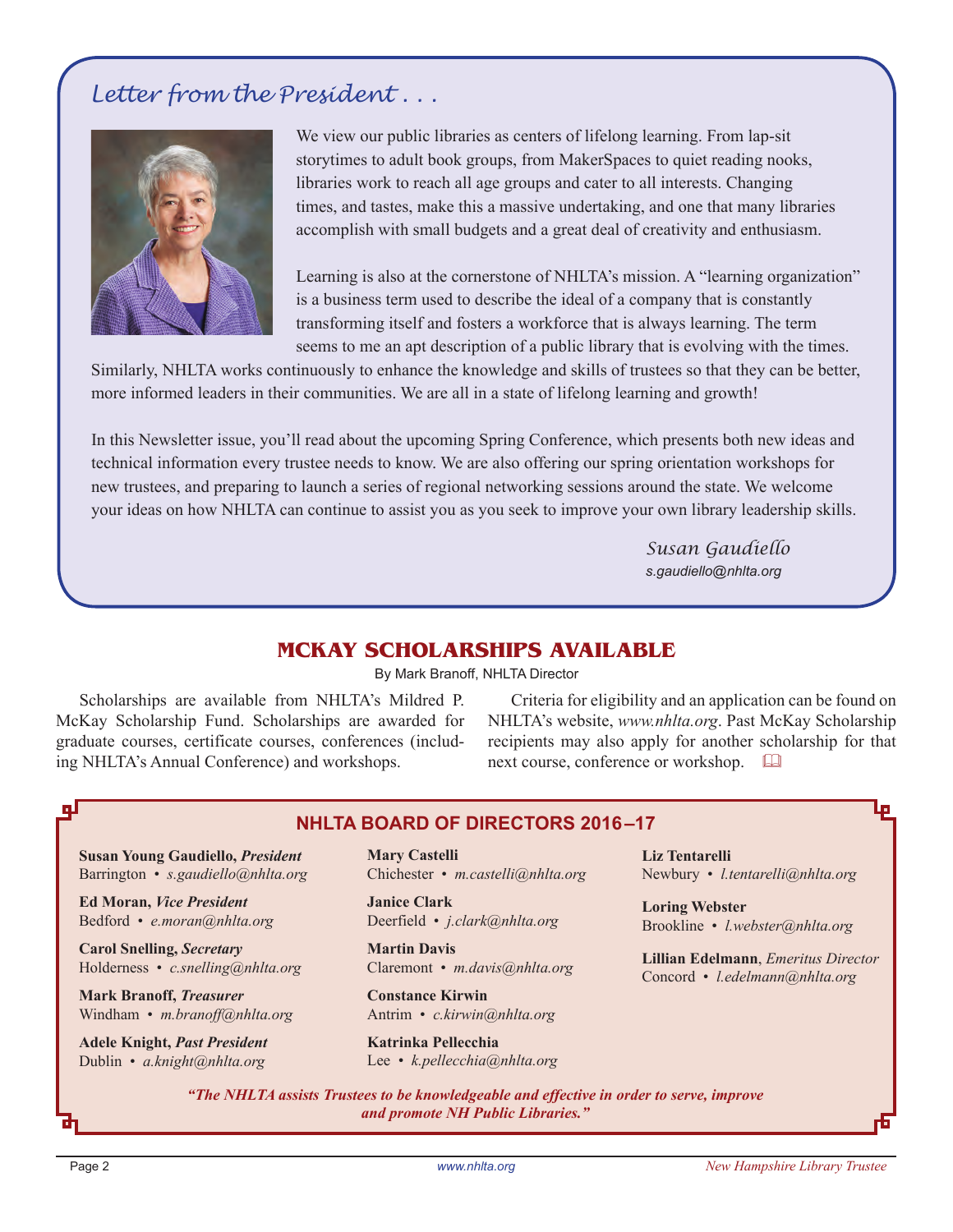# **New Board Members**

By Adele Knight, NHLTA Director

Two new members were appointed to the Board of Directors at the February 10, 2017, meeting. They both have outstanding credentials and bring a passion for libraries—a requisite for the position—and will be up for election at the Annual Meeting.

## **Katrinka Pellecchia**

The NHLTA Board of Directors is very pleased to welcome Katrinka. She has a long-term relationship with libraries that includes serving on the board of Trustees at the Lee Public Library for ten years, and as a member of the Lee Public Library Foundation board (a fund-raising group). Fund raising is an asset which is not new to Katrinka as she was co-chair of an annual library book sale when she lived in Fort Worth, Texas. This event typically raised \$80,000.

The NHLTA Governance Committee was attracted to Katrinka's skills in writing and editing copy, thinking that this talent would be very useful in helping the Board to communicate with all the member trustees. Katrinka worked as a graphic designer/art director for over 30 years in New York and in Fort Worth. She has published four historical romance novels, and reviewed books for the *NY Times* and the Fort Worth and Dallas newspapers. Currently, Katrinka and her husband have an online used-book and-record store which they have owned since 1995.

Katrinka remarked, "I'm a great believer in libraries and the important role they play in the community. As a voracious reader, I have used them all my life. Unfortunately, not everyone feels this way and there is the perception that libraries are outdated/not needed in this age of Google and the internet. In this 'post-truth' era of fake news, libraries are needed more than ever. I am looking forward to discovering and brainstorming new ways of marketing something that should be so obvious."

Katrinka is already at work for the NHLTA. She has agreed to be a roving reporter for the NHLTA quarterly newsletter and will be soliciting library news from the Lee

Public Library and other libraries in her geographic area. Note her article about the Lee Public Library anniversary on page 9 of this newsletter. Katrinka will also join Connie Kirwin and Marty Davis on the Branding committee to explore the possibility of designing a new logo for the NHLTA.



## **Mary P. Castelli**

The NHLTA Board of Directors is very pleased to welcome Mary. She comes to the board with many impressive credentials. She is an alternate at the Chichester Town Library where she utilizes her skills in business and finance, a member of LOC Lovers of Chichester Library (a Friends group), and a moderator for Down Cellar Writers. She has also volunteered with the SPCA and the Chichester School Board.

Professionally, Mary has been a member of the NH BarAssociation since 1989 and was employed as the NH DHHS Senior Division Director from 2004-2016. She oversaw legal services, the administrative rules unit, licensing and certification of health care facilities, child care programs and a therapeutic cannabis pro-



gram, the administrative appeals unit, and an ombudsman unit. Mary conducted stakeholder outreach, was engaged in legislative outreach, responded to federal audit and integrity issues, and oversaw the Division's budget.

Prior to that, as a Senior Assistant Attorney General, Mary was engaged in litigation, advised on contracts, counseled state agencies, briefed and argued cases to the NH Supreme Court, was a member of the Civil Bureau and Consumer Protection Bureau, and Director of the Medical Fraud Unit. Before she attended law school, Mary taught English, conducted poetry workshops, drove an ambulance in the Boston area and worked as a paralegal.

In addition to all of the above, Mary has found time for reading. She loves libraries, saying, "Libraries are at the heart of our communities and preserve independent thinking." During a recent trip to Cambodia, Mary was impressed that there was evidence of libraries in the ancient temples of Angkor, where polished stones inscribed with Sanskrit by the high priests were stored. She also visited a modernday small volunteer library run by a NGO with a reading room especially for children, intended to promote the love of reading in a country deprived of books in the aftermath of genocide and the destruction of culture and learning by Pol Pot during the Cambodian civil war in the 1970s.

Mary believes that the NHLTA is an excellent resource for libraries and looks forward to working with the Board to help in any way that she can.  $\square$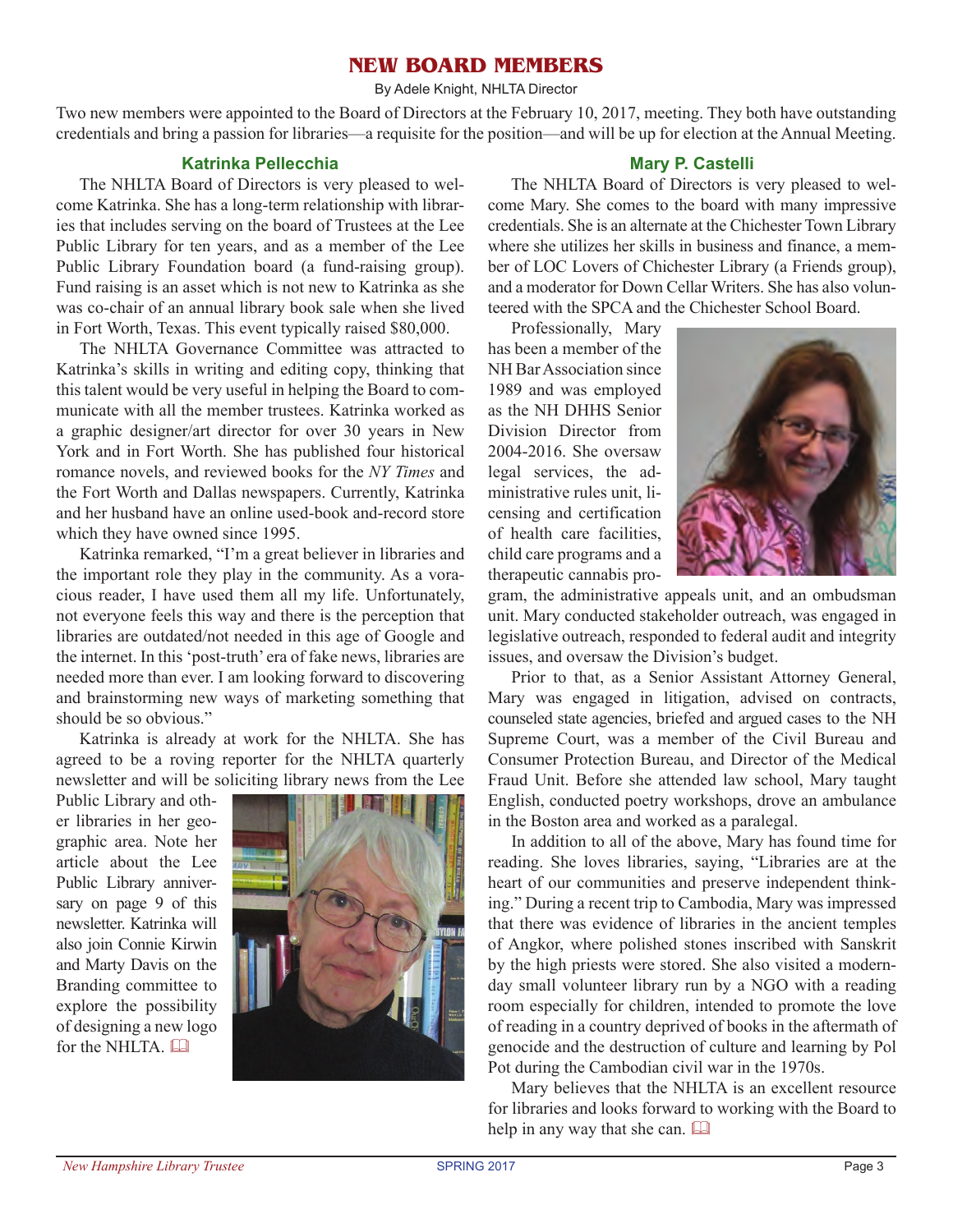American Library Association), Member Services Director of the Ohio Library Association, and Director of Fairfield County District Library in Lancaster, Ohio.

Following the keynote, workshops are offered over three time periods: 9:50–10:50 a.m., 11:00–12:15 p.m., and 2:15–3:30 p.m. Throughout the schedule there are sessions that NHLTA recommends for new Trustees.

In the first time block, Terri Jillson White, from Abbott Library, Sunapee, will present *TRUSTEE ORIENTATION PART 1*, and will discuss a number of critical issues for new trustees. Bobbi Lee Slosser, Technology Resources Librarian for the NH State Library, will present "*MAKING" IT ON A Budget: Providing Spaces Where People Can Create and Learn*. Participants will learn about the NH State Library MakerPlay program, which allows NH public libraries to borrow toys and technology suitable for all age groups. With competition for grants tougher than ever, those wondering about applying for a grant will not want to miss *A St rategic App roach To Grant Writin g,* presented by Laurette Edelmann, Assistant Director of the NH Center for Nonprofits. This workshop will provide insights into what funders are looking for, and will review what is necessary to deliver a well-crafted proposal. In keeping with the goal of maintaining a community connection, Donna Bunker, Director of the Chesley Library, Northwood; Ann Hoey, Youth and Adult Services Coordinator, NH State Library; and Marilyn Stevenson, Supervisor of Talking Book Services, NH State Library, will discuss successful programs for seniors in *LIBRARY SERVICES FOR OLDER ADULTS-A GROWING NH POPULATION.* Heard about the financial and environmental benefits of solar power? Find out from Jack Ruderman, ReVision Energy, if your library is a candidate for solar power in *IS SOLAR POWER AN OPTION FOR* YOUR LIBRARY?

In the second time block, Susan Gaudiello, NHLTA President, presents *TRUSTEE ORIENTATION PART* 2: *Budgeting and Personnel Responsibilities*, covering oversight of the library's financial and staffing issues. *THE RIGHT-TO-Know Law For Lib rary Trustees* (pertinent for both new and experienced trustees), includes a segment on nonpublic sessions and an update on recent changes to the law by Cordell Johnston, Government Affairs Counsel for the New Hampshire Municipal Association (NHMA). The remaining three workshops in this time block offer guidance on how to move your library forward. Having discussed community connections in his keynote, George Needham presents a workshop on *Change Management : Looking From The Outside In*, during which he will share how to use two powerful techniques to get the best possible input from the people who are going to be affected. *STRATEGIC PLANNING 201*– *Turnin g Your Plan Into Action* by Deb Hoadley, Hoadley Consulting, covers the steps critical in getting your plan off the ground, including implementation and assessment. Jessamyn West, librarian and community technologist in Central Vermont, discusses how libraries provide technology support to their patrons and technological leadership to their communities with an eye toward libraries' future roles in *Futureproofing The Library For The Perpetual Changes Of Technology*.

Presentations making up the third time block include Terry Knowles, Assistant Director of Charitable Trusts at the NH Attorney General's Office, discussing how to legally accept, administer and expend all private and non-tax categories of money given to your library in *The Other Money*. Margaret M.L. Byrnes, staff attorney at the New Hampshire Municipal Association (NHMA) covers laws related to public libraries in *Getting To Know The Library RSAs*. *Creating Library Policies That Work*, with Thomas Ladd, independent Library Consultant, covers how to design well-written policies and discusses some current library policy issues. Whether you have major new plans or are concerned about maintaining basic services, *BOTTLING THE PASSION–MAKING THE ASK*, Porter "Pete" Caesar's interactive session, highlights ways you can engage prospective donors. A panel workshop designed for small libraries will be led by library directors Lara Croft, Newington, and Julie Perrin, Jaffrey, in *BRINGING BIG IDEAS TO SMALL Libraries*.

Registration brochures were mailed in early March to all NHLTA members and NH library directors. Despite the

*— continued on next page —*

**George Needham**



**KEYNOTE:** *What Constitutes A Great Library?*

If "Good Governance Equals Great Libraries," as the theme of this year's conference says, what constitutes a "great library" in the 21st century? Do collections determine greatness? How about a top-notch staff? Does programming make the difference? As important as these are, this keynote will address another vital, often-overlooked factor: community connection. How can we ensure that the local public library is ALWAYS "local?"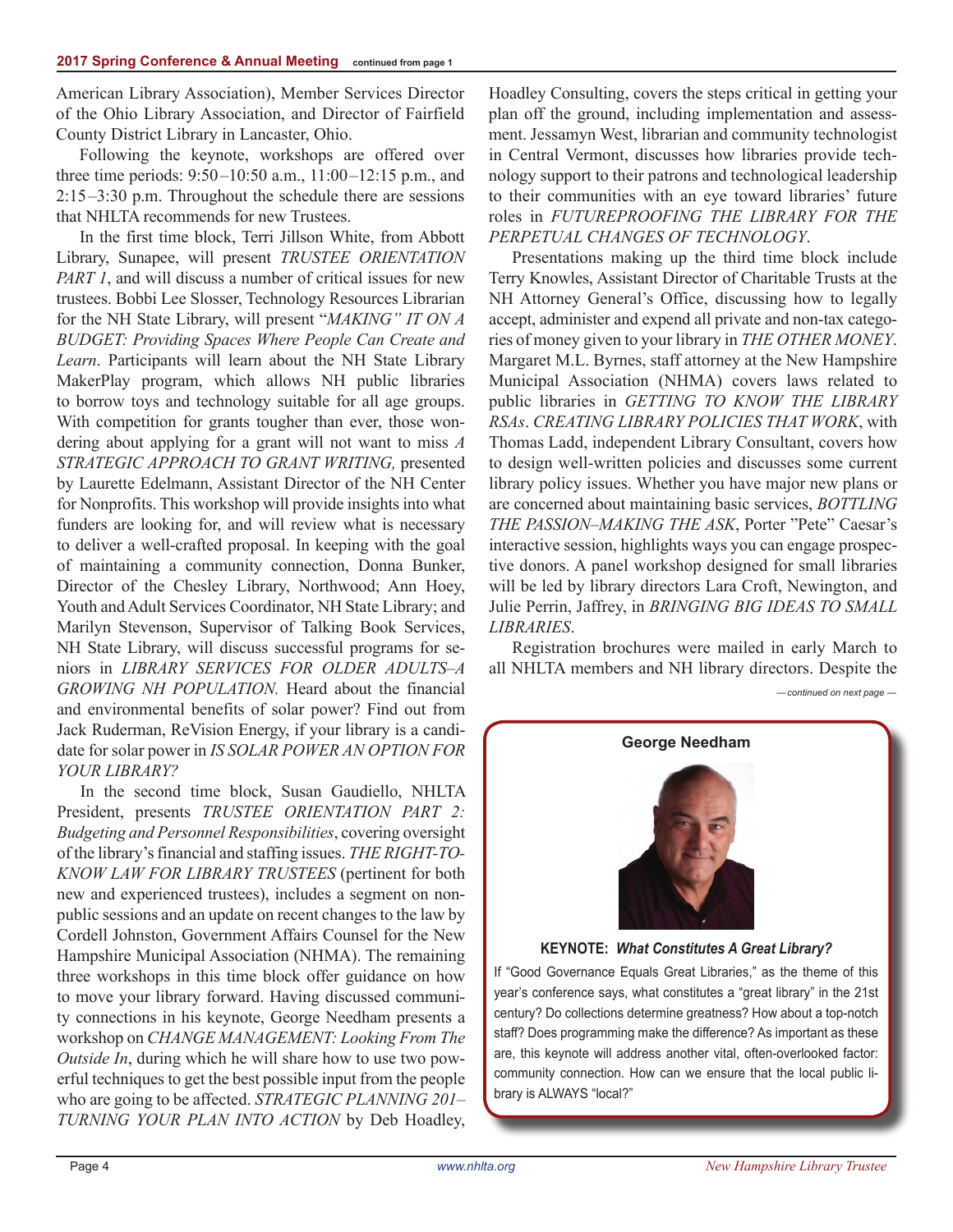#### **2017 Spring Conference & Annual Meeting continued**

large venue, space is limited, and early registration is recommended. While paper registration is still available, we encourage members to register online at *www.nhlta.org*. Payment must be made by check. Registrants will receive an email confirmation to print and submit with their checks.

The conference will be held at the Grappone Conference Center, 70 Constitution Ave, Concord. Directions available at their website: *www.grapponeconferencecenter.com*.

See you on Tuesday, May 23.  $\Box$ 

#### **First in the Nation continued from page 1**

in New Hampshire communities: Peterborough is the first library in the country supported by public funds; "social libraries," where members shared books and paid dues, flourished across the state in the early 1800s; philanthropists funded many public libraries—both the buildings and what went into them—a hundred years later. Soon, every city and town in New Hampshire had a library, proof that our citizens valued libraries as integral facets of our communities.

Three hundred years after it was founded, the State Library continues to serve the people of the New Hampshire by providing services that keep the libraries in our communities strong. The State Library's professional development staff offers workshops for librarians that keep them up to speed on the most cutting-edge aspects of library science, thereby allowing them to deliver the very best library services to their patrons. We serve as a central point of delivery for both public and school libraries, helping them to share resources and strengthen their purchasing power. We also are a working library with patrons who come from across the state and the country to use our collection of more than 600,000 items, including books about New Hampshire, books by New Hampshire authors and illustrators, newspaper archives, genealogy documents, government documents and library science materials.

Throughout 2017, we'll be celebrating the State Library's 300th anniversary as well as New Hampshire's strong library tradition. Look for articles in newspapers, postings to our Facebook and Twitter accounts (look for #NHSL300), a special section on our website *nh.gov/nhsl* and more.

We encourage you to play your part, too, just as those who have come before you have. You're welcome to visit us here at 20 Park St. in Concord, right across from the State House, and be sure to take advantage of the many services that your public library has to offer. You'll be in good company when you do.  $\Box$ 

# **NHLTA TRUSTEE orientation workshop**

### **Saturday, April 22, 2017 • Hooksett Public Library**

LOCATION: 31 Mount Saint Mary's Way, Hooksett

### **10:00 am–1:00 pm**

This workshop is a comprehensive overview of trusteeship and will provide you with the tools and information you need to be an effective library leader. The workshop is invaluable to new trustees as well as a great refresher for seasoned trustees.

The following topics will be presented and there will be time available to answer your questions.

- NH Laws Relative to Public Libraries
- Library Trustees—A Job Description
- Establishing Policies for the Library
- Budgets—The Process from Adoption to Management
- Trustees as Employers
- Trustee Meetings and the Right to Know Law
- The Trustee as Library Advocate

Deadline to register is **Friday, April 14**. The workshop is FREE and mid-morning refreshments will be provided. **ONLINE REGISTRATION ONLY—link is on the NHLTA** website at: *www.nhlta.org*.

If you are unable to attend this Saturday workshop, please note that there is a 2-part orientation workshop at the upcoming NHLTA Spring Conference on Tuesday May 23, as well as other workshops specifically recommended for new trustees. For more on the conference, visit the NHLTA conference webpage *http://www.nhlta.org/schedule.asp*.

If you have questions, please contact Liz Tentarelli (*l.tentarelli@nhlta.org*) or Susan Gaudiello (*s.gaudiello@ nhlta.org*).  $\Box$ 

## **REGIONAL MEETINGS**

#### By Adele Knight, NHLTA Director

The NHLTA is planning to sponsor regional meetings in the coming months similar to those that were held several years ago. These meetings will focus on topics of interest as well as offer a great opportunity for trustees to network and problem solve. A short survey was conducted to help determine what would be of the greatest interest to trustees. To date, 172 people responded to the survey. The following topics for discussion seem to be the most popular: conducting the library director evaluation, long range/strategic planning, recruiting new trustees, creating and updating policies, and reaching out to specific patrons. As soon as dates and locations are decided, notices will be sent via emails, and will also be posted on the NHLTA website: *www.nhlta.org*. &

*NOTE:* This is the first in a series of articles that will be released monthly throughout 2017 as part of the celebration of the NH State Library's 300th anniversary. The second article is on page 8.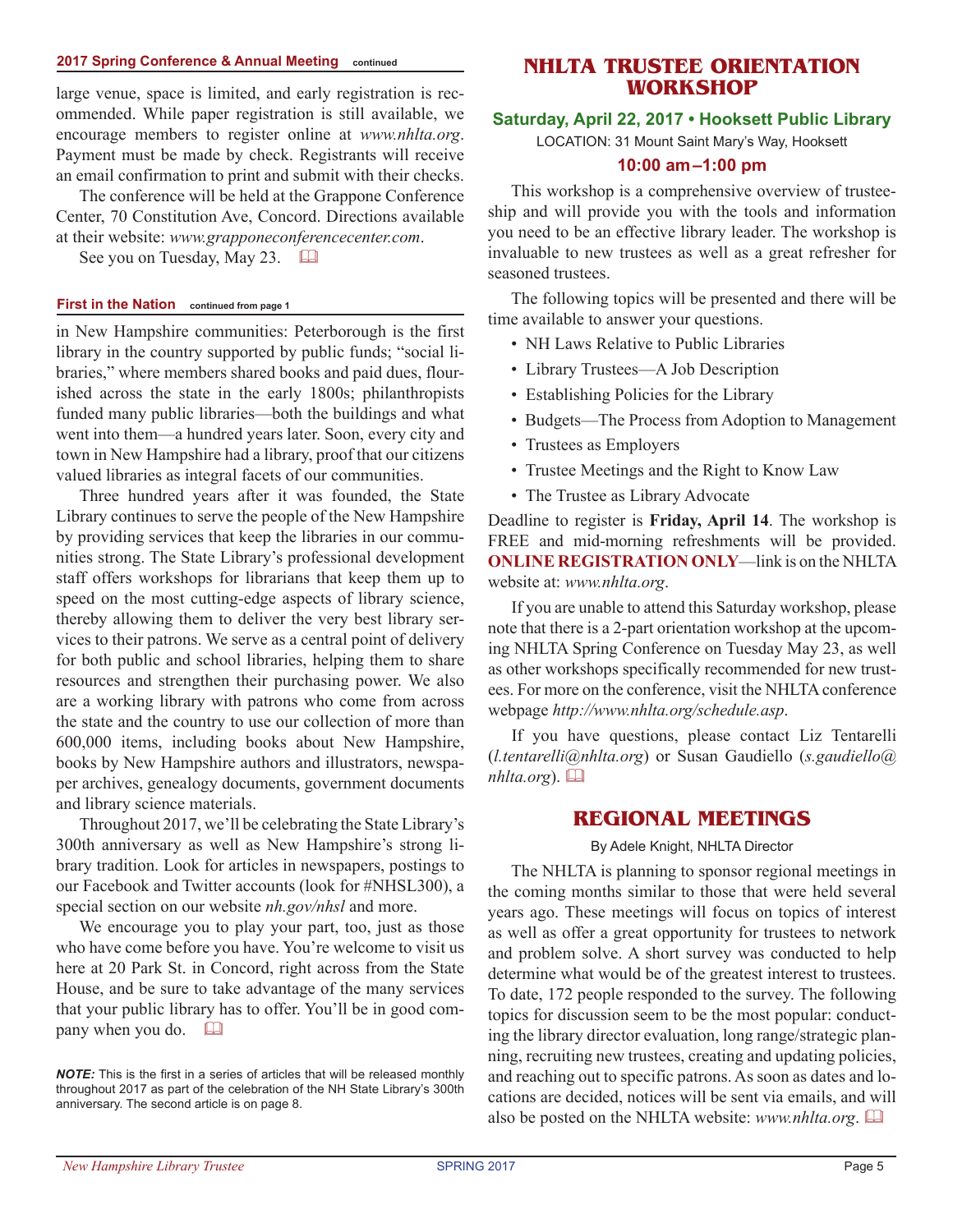# **Ask 'em what they want The Langdon Library Story – Part 3**

By Melissa Prefontaine Former Trustee Chair Langdon Library, Newington

We began our Langdon Library journey with a sticky door, discovering a forgotten 42 year old "phased" building addition project that was never completed, and learning that once we touch the building, we are committed to bring it up to code. We used our capital reserve monies to hire an architect and a structural engineer to evaluate the "sticky door" situation only to uncover grave architectural issues with our beloved 120-year-old building. We then had to figure out what to do next, and quickly. The structural issues were not going to fix themselves, the door was an ever-present issue, and we trustees felt a sense of urgency to resolve the safety issues with the building while presenting a plan to the town that was comprehensive—not just a "Band-Aid" that would address the current issues at a high cost while simultaneously losing items and services. We wanted to be proactive and prudent with our long-term planning, efficient with our resources, and cognizant that time was of the essence. Because of the structural issues, we didn't have a moment to waste.

We knew we needed help but were unsure where to turn next. We were armed with new information regarding the status of our building, germinating thoughts of expansion, but unsure how to assimilate this information. We immediately turned to our brethren trustees in the community. We called every other library in the state that was going through a construction project and asked for help. We learned quickly that trustees are extremely helpful and willing to share information. We toured 20 libraries in the tri-state area, talking to others who had been through similar situations, asking the questions: what steps did they take; what do they wish they had done differently; did they fix the building or build an addition; how did they present their plan to the public; what information could they offer that they felt would lead to success; how did they find/select an architect and construction manager; how do we even begin?

As elected representatives of the people, we could have easily zoomed forward with a plan. But, we wanted to make a concerted effort to really delve into the choices and take a beat to figure out every available option and get a pulse of what the residents wanted. We thought about holding a series of public meetings or hearings, but historically these either have been poorly attended or, owing to human nature, have had a few more "vocal" individuals sharing their thoughts while others less comfortable with public speaking remained quiet. Therefore, we elected to create an anonymous survey.

We mailed a short one-page (front and back) survey to every resident (we only have 315 households so it was not an exorbitant cost) with questions regarding whether they wanted us to just fix the existing building and what the anticipated cost would be; a proposed addition and renovation based on a needs assessment and what that projected cost would be; if we built an addition whether they would prefer it to be historically relevant or modern; or whether to close the library altogether. The survey could be then mailed back at the resident's expense, or dropped off at the Library, Town Hall, Transfer Station, or community basketball court.

We had an unbelievable 50<sup>+%</sup> resident response rate in less than one month! Of those who responded, over 70% agreed that they wanted the library to be repaired and they wanted an addition to be constructed. Wow! We had our marching orders and our work cut out for us!

With these survey results we sent our RFI/Ps (Request for Information/Proposals) to thirteen architectural firms, explaining the history of our building and town, what had happened to our building to date, what had been revealed in the recent structural assessment, the public's request for an addition, our proposed budget, and a proposed timeline.

From there, we met with four architects over two days and hired our architect the following week. After that, we followed a similar process for the Construction Manager. In a matter of just a few months, we went from discovering we had architectural issues with the building to hiring an architect and proposing an addition.

Stay tuned to the final chapter for how we won the town vote for our library expansion project on the first try!  $\Box$ 

*This article is the third in a series about library building projects.*

*— Editor*

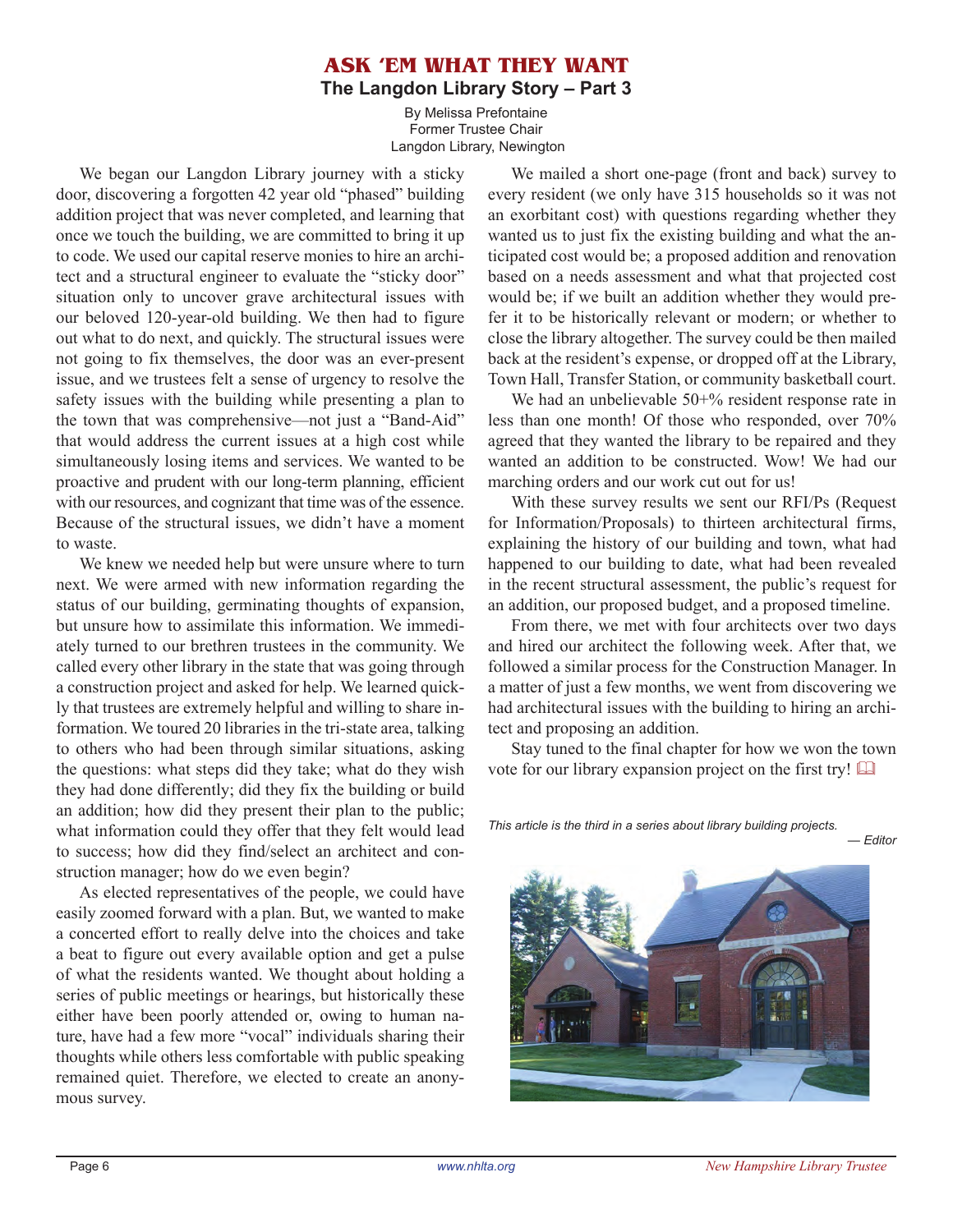# **NOTICE: tO ALL NHLTA MEMBERS**

#### April 1, 2017

Per bylaw Article X, this is notification of the proposed amendments to the NHLTA bylaws. The Board of Directors voted to recommend the changes at the March 1, 2017 meeting.

#### Recommended changes:

- 1. Remove term limits: Article IV, Section 2.
- 2. Remove Technology as a standing committee: Article V, Sections 1 and Section 2B.

Key to changes:

1. Deleted text is identified with red strikethrough italic type

2. Added text is identified with red bold type

The complete list of bylaws is on the NHLTA website: *www.nhlta.org*. Please be prepared to discuss and vote on the amendments at the annual meeting on May 24, 2017.

Susan Gaudiello, President

### NEW HAMPSHIRE LIBRARY TRUSTEES ASSOCIATION BYLAWS

#### **ARTICLE IV: Board of Directors**

**Section 2:** The Directors shall be elected to a term of two (2) years effective as of July 1. *No Director shall serve more than four (4) consecutive elected terms.* The Governance Committee shall recommend a slate of nominees to be approved by the Board of Directors prior to the annual meeting.

#### **ARTICLE V: Committees of the Board of Directors**

**Section 1:** Standing Committees shall consist of Executive, Communications, Education, Finance, Legislative, **and** Governance, *and Technology*. The chairs of standing committees appointed by the President shall consist of members of the Board. Any Committee may, at its discretion, seek advisory assistance from the membership or other individuals with relevant knowledge. Annual Committee reports will be available to the membership on the website.

**Section 2:** Areas of responsibility include, but are not limited to:

**B.** The responsibilities and job descriptions of the Standing Committees (Executive, Communications, Education, Finance, Legislative, **and** Governance, *and Technology*) are part of the NHLTA Operating Manual.

## **Bedford Public Library's Geothermal System**

By Mary Ann Senatro, Library Director Bedford Public Library

The Bedford Public Library's geothermal project is highlighted in the February 1, 2017, issue of *Library Journal*. The title of the article is: "Keeping Up" by Lisa Peet, and the Bedford geothermal project is cited on page 24 under the section "The Art of the Ask."

*As with donations, the largest libraries were more likely to apply for and receive grant money. Although only 68% of the smallest libraries did so, the amount received made up a more significant proportion of their operating budgets, averaging 4%—and often that 4% had a major impact.*

*When administrators at the Bedford Public Library (BPL), NH, realized that the 20-year-old building would need a new HVAC system, they began setting aside money and researching options. With \$500,000 of library funds allocated and a series of energy audits in place, it was decided that a geothermal system would be the most energy-efficient but would cost \$880,000. The town Department of Public Works paid for a grant writer, and BPL was able to secure* 

*a New Hampshire Public Utilities Commission Renewable Energy Fund Grant for nearly \$388,000 to make up the difference, as well as a \$50,000 Energy Efficiency Services Rebate from Eversource Energy.*

"We had our ducks in a row almost incidentally," recalls Director Mary Ann Senatro: between the energy audits and the leveraged funds already in place, the funding agency saw that BPL was "shovel-ready" and awarded it the grant from among a competitive field. The library's mission worked in its favor as well, says Senatro. "We were going up against a lot of other projects in the state, but because we were a library and everyone in town uses us...I think they liked the fact that a lot of people would see what an energy-efficient building would be like and would learn about geothermal. So part of our piece in the whole grant process is being an educational place."

The article is available online on the *Library Journal* website. La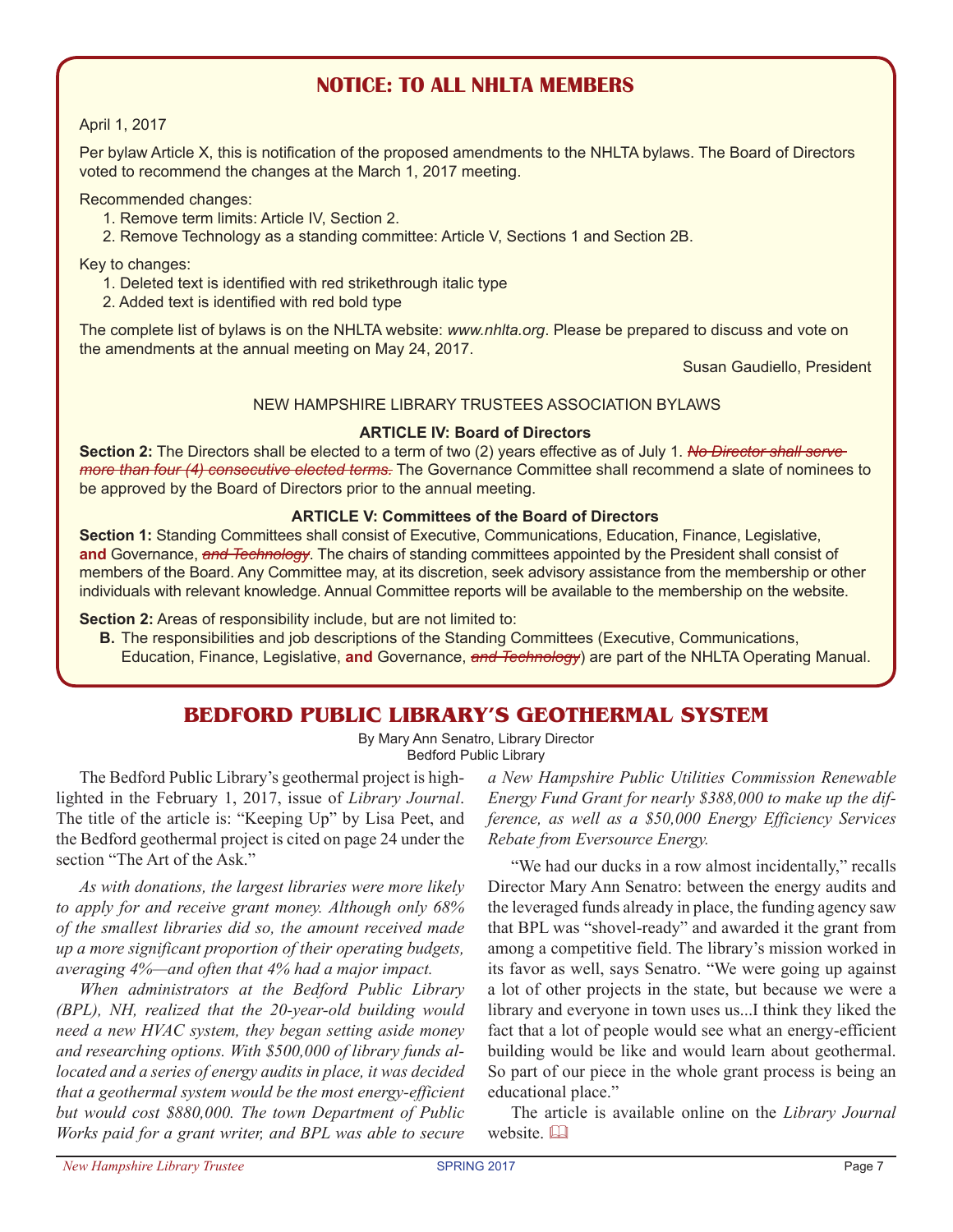# **Remembering Elizabeth Ives**

### By the Derry Public Library Trustees

We wish to share some news about library trustee Elizabeth Ives, who passed away on November 13, 2016, after a courageous battle with cancer.

Originally from Pennsylvania, Elizabeth moved to Washington DC, where she began a lifelong pursuit of encouraging creativity in others. She first worked for the Girl

Scouts of America in Washington and then went on to become a talented actress, stage manager and director at some of the country's most creative theaters, including theatres in Washington, DC, Stowe, VT, on and off Broadway in New York City, and Louisville, KY. She also directed and stage managed some of America's most popular shows on international tours. She traveled from Europe to Australia to Japan.

Retiring in Derry, Elizabeth started a theatre program for teens, worked on the restoration of the Derry Opera House, and served on the Greater Derry Arts Council. She served on the committee on social justice at the First Parish Church and volunteered at the soup kitchen. Elizabeth and her two sisters were named Derry's Citizens of the Year in 2009.

Elizabeth had a great passion for free public libraries which she demonstrated by serving as a library trustee in Derry for years, many of which were as Chairwoman. One of her favorite sayings was, "If you Google a question, you get 100,000 answers. If you ask a librarian, you get the correct one."

#### By Adele Knight, NHLTA Director

Elizabeth is also missed by the NHLTA. She was a longterm member of the Board of Directors serving as a delegateat-large as early as 1998. Elizabeth wassubsequently elected to the positions of 2nd Vice-President, 1st Vice-President, and then President. She remained on the Executive Board as Immediate Past President for another two years.



For five years, Elizabeth was a valuable member of the Education sub-committee that procured presenters for the Annual Conferences. And Elizabeth could always be counted on to share her expertise in finance as a presenter at the conferences and at workshops.

There was a nice quote from Elizabeth in the 2004 NHLTA Winter newsletter that

defined her positive attitude about libraries. "The time has come, ladies and gentlemen, to break old habits. It is not enough to simply say that libraries are our most important resource—we must prove it. We must share our stories about *why* they are."  $\Box$ 

# **A New Hampshire Tradition: Library Access in Every Community**

By Michael York, NH State Librarian and Acting Commissioner, NH Department of Cultural Resources

*February 21, 2017:* When you travel around New Hampshire, do you ever take a moment to notice our public libraries? You should—they are an important part of our communities and big part of how we think of ourselves as a state.

New Hampshire's tradition of a library in every town or city began with social libraries of the early 19th century. To borrow books from a social library, you had to pay a membership fee, usually one to join and then monthly or annual fees after that. From 1790 to 1839, more than 200 social libraries were founded in New Hampshire. Sometimes there would be more than one in a community, or one would dissolve and another would take its place. They might have been located in a room in someone's home or at the town hall, or in their own small building in town.

In 1833, Peterborough Town Library became the first public library in the United States, as it was funded by public taxes approved at town meeting. This started a new era for libraries in New Hampshire: with the rise of the public

library, taxpayers had direct input about not only the amount of town funds designated to support their library, but also about the type of building that would be the library itself.

Here in New Hampshire, the variety of library buildings you can visit is as unique as the communities in which they are located. Some are more than 100 years old and are still located in their original historical buildings; they may be humble clapboard Greek Revival, ornate brick and stone Classical Revival or something in between. Beginning in the 1890s, New Hampshire philanthropists donated funds and sometimes existing buildings to make homes for public libraries in more than a dozen of our communities. Andrew Carnegie, a strong backer of education, awarded grants to build 10 Carnegie libraries in New Hampshire; all still serve their communities as libraries, with the exception of Hamilton Smith Hall at UNH, which served as both the college and town library.

*— continued on next page —*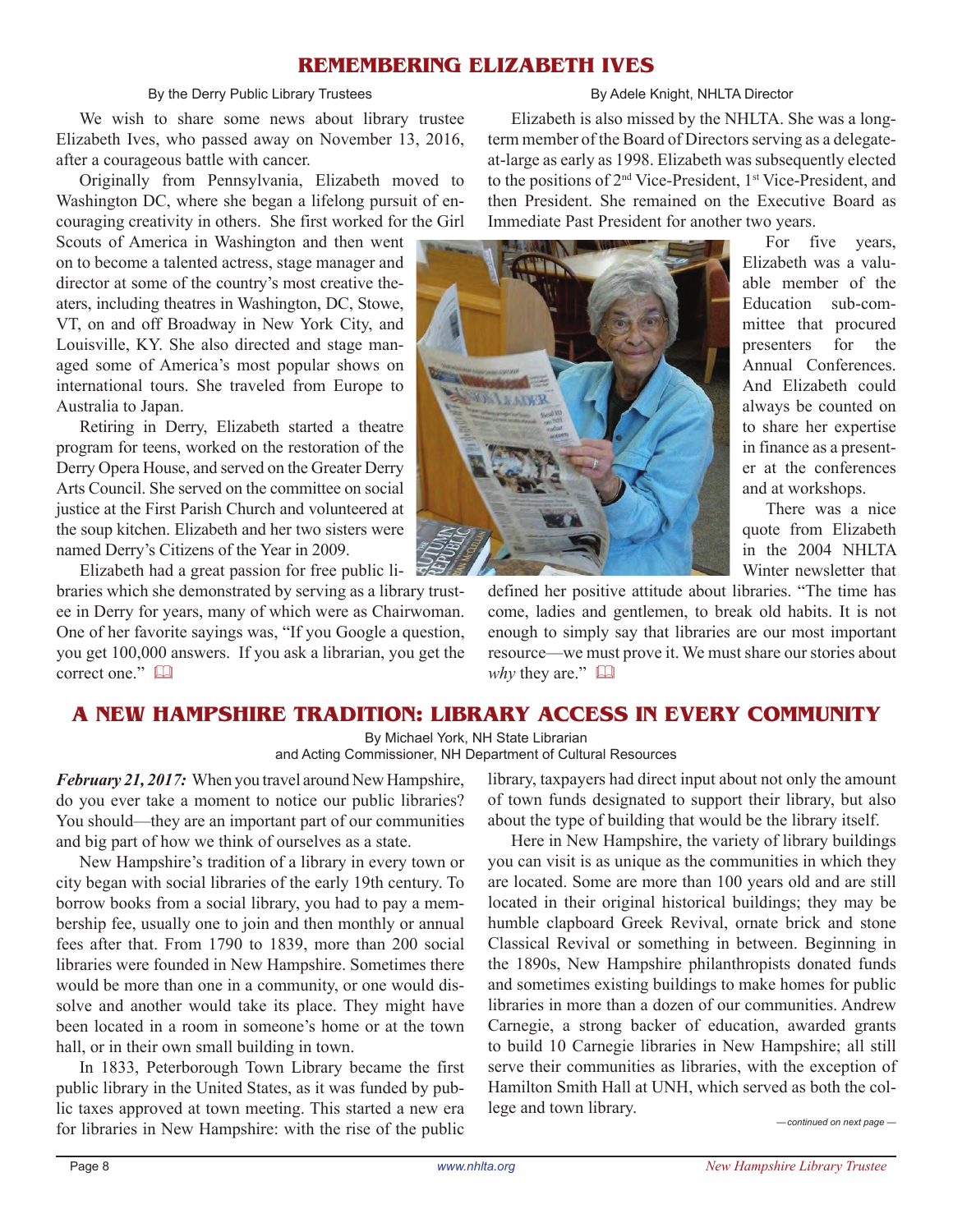# **Lee Public Library: 125 years and counting**

By Katrinka Pellecchia, NHLTA Director

Last year, the town of Lee celebrated its  $250<sup>th</sup>$  anniversary. This year, it's the Lee Public Library's turn to celebrate 125 years of serving the citizens of Lee.

The Lee Public Library opened in the fall of 1892 on the second floor of the Town Hall. It was open every Saturday from one to four o'clock. The first librarian was Lizzie Stearns; her salary was \$3.00. Other expenses in the library's first full year were \$6.25 for supplies and \$23.32 for books. Fund-raising efforts began immediately—several stories in 1893 issues of the *Newmarket Advertiser* asked for donations. Two examples follow.

"The town library is as yet rather scantily furnished, although many more books are promised. We should suggest that every family fortunate enough to possess a large stock of books should donate one or more good readable ones to the public library."

And later that year, "The literary people in Lee are pleased with the town library. Although the number of books is limited, more are being added by individuals benevolently inclined, and it is to be hoped the shelves will be well filled in time. If every lady when she goes to the city shopping, would purchase one book and present it to the library, she would be benefiting the youth of our



town, who already seem greatly interested in reading these books, according to the number of them seen there Saturday afternoons."

In 1959, as Lee began to sell its unused schools, a warrant article at town meeting proposed that the Center School on Lee Hook Road be purchased and moved to the town center. It took three years to raise the money; the school became the library building in 1962. Additions to the building were completed in 1972, 1984 and 1996.

Today the library has grown from its original collection of 348 books in 1894 to 24,500 books, DVDs, magazines and audio books. The library is staffed by one full-time library director (the town's 13th) and four part-time employees. The library is open 43 hours a week.

Starting in 2004, the Lee Library Board of Trustees have

worked to build a new building. Money has been set aside in capital reserve funds, but in 2015 the town voted down a bond for a new library community center. Currently, the town is re-assessing all its town buildings to see where improvements need to be made.

The Lee Library will commemorate its 125<sup>th</sup> anniversary on April 21.  $\Box$ 

#### **A New Hampshire Tradition: Library Access in Every Community continued**

Today, the combination of donations, taxes and funding through bonds are still major driving forces in how New Hampshire pays for its building projects.

Many New Hampshire library buildings pop right off of vintage postcards, while Durham, Gilford, Hudson, Portsmouth, Sunapee and West Lebanon have all built brandnew library buildings in the past 10 years. Some of these new libraries have the classic New Hampshire library look and feel, while others are open-concept spaces and LEEDcertified ("LEED" is popular worldwide "green building" certification program; it's an acronym for "Leadership in Energy and Environmental Design"). As needs change, many communities choose to construct additions to their existing library, or to renovate their space so that they can offer up-to-date services like computer banks with free internet access. Others have added elevators, increasing accessibility for their patrons.

New Hampshire's long history of libraries—from those in our tiny villages to our large cities, in times of both

prosperity and belt-tightening—proves that New Hampshire appreciates our libraries as cornerstones of our communities. They are one of the many smart, functional traditions in a state that thrives on such traditions, and are a key facet of what makes us who we are.  $\Box$ 

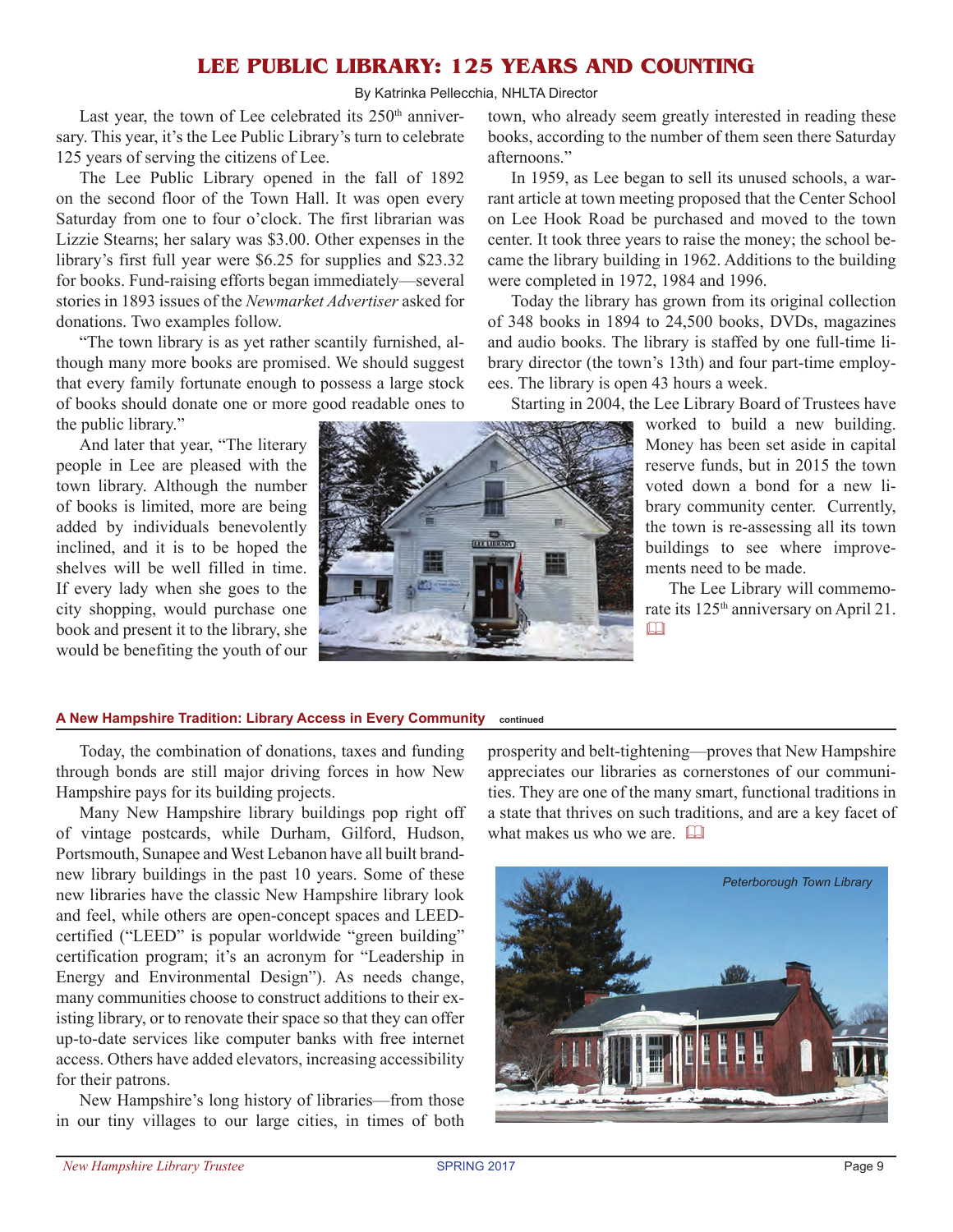# trustee toolkit

# **ORIENTATION**

A good orientation is essential for a new trustee (including alternates) to perform effectively. This can range from an informal session with the chair of the board and the library director to a full meeting with the entire board. New trustees should be given a complete tour of the library, an explanation of its services and an introduction to the staff. We strongly recommend that each trustee should have a notebook containing the following information (the notebook should be passed on to incoming trustees from outgoing trustees):

- List of library trustees, including trustee address, phone, email, term expiration
- The board of trustees by-laws
- The board's committees, assignments and duties
- The charter/history of your library
- NH Library Trustees Manual
- Organizational chart of your library
- List of library staff, positions, date of hire
- Job descriptions of staff
- Mission statement
- Library goals/objectives and long range plan; board's annual goals
- Your library's policies and procedures; approved annual holidays
- Board approved budget for current year with back-up materials
- Library board meeting agendas, minutes, monthly reports
- Last annual report and current library statistics of use and holdings
- Copy of Director's Performance Review form
- NH state laws pertaining to libraries

After the new trustee has had a chance to review the notebook, the chair and director should meet with that trustee before the next board meeting. The chair should review the board's committee structure so the new trustee can express an interest in where he/she might best serve. The director should discuss what the staff is presently working on and what challenges he/she perceives for the future. This would be a good opportunity for the chair to review sections of the NHLTA Manual, especially the RSAs, duties and responsibilities and other pertinent sections.

It is essential that all new trustees be made to feel knowledgeable and welcome in order to find a place within the board to make their contribution to library service. NHLTA holds a variety of workshops, including orientations, which are beneficial for new trustees. Board chairs should encourage new trustees to participate in continuing education programs as appropriate.

#### **ESSENTIAL RESPONSIBILITIES OF THE TRUSTEE**

**Recruits,** appoints, supervises and reviews performance of the library director.

**Appoints** all other employees of the library and determines their duties and wages in consultation with the director.

**Establishes,** reviews and revises all policies, including but not limited to personnel, material selection/use and the use of the building.

**Enforces** all local, state and federal laws that pertain to the library, library employees and the accessibility of materials to the public.

**Prepares** the annual budget in consultation with the director.

**Presents** and defends the budget to the municipal budgetary authority.

**Has sole authority** to determine budget lines for expenditures and move monies from one budget line to another.

**Reviews** budget on a regular basis and approves expenditures for unforeseen circumstances.

**Maintains** library revenue in a separate non-lapsing account from the operating budget; approves all expenditures of those funds.

**Provides** adequate insurance to cover the building equipment, collection materials, and their replacement costs.

**Adopts**, reviews and revises bylaws, rules and regulations for the board's own transaction of business and for the governance of the library.

**Develops** and approves the mission statement for the library; contributes to and approves the development of short and long term goals for the library.

**Actively** participates in and contributes to the meetings and work of the board.

**Supports** all decisions made by the board.

**Acts** as a member of a board and assumes individually only those duties delegated by the board.

**Acquires** full knowledge and awareness of local, state and federal laws pertaining to the governance of a public library.

**Seeks** training opportunities for enhancing the performance of trustee duties and responsibilities.

**Advocates** for the library and library service in the community, state and nation.

**Participates** in state and national library organizations.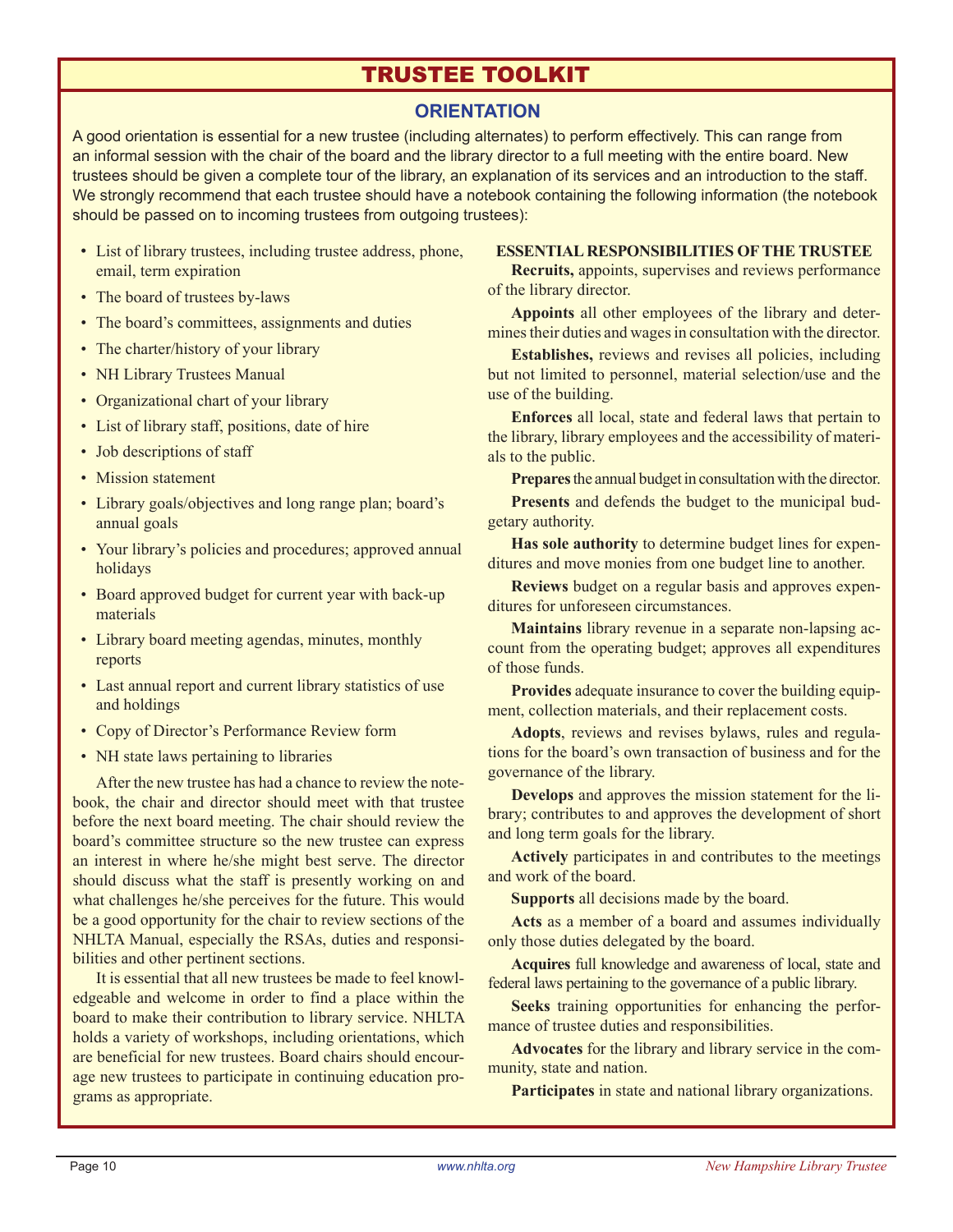# **Ask Margaret**

By Margaret L. Byrnes, Attorney at Law NH Municipal Association (NHMA)

### *Dear Margaret: Our library uses volunteers. What legal issues do we need to be aware of?*

To start, it's important to realize that "volunteer" is more than a title; it is a legal status, distinct from that of "employee." Employees are legally entitled to various protections and benefits, while volunteers are not. Failure to properly recognize the status of your employee or volunteer can lead to liability issues for a library and municipality.

In general, an individual is a volunteer if she performs work for public, charitable, or religious facilities and does not receive compensation—or have an expectation that she will receive compensation—in return for the services she provides. That's the part most of us know. But, in addition, under New Hampshire law, a *bona fide volunteer* also (1) cannot displace a paid employee and (2) have duties that do not necessarily or traditionally lead to paid employment. N.H. Admin. Lab. 803.05(a). Clearly, volunteers should not be brought on with the expectation that they will become or are training to become—employees of the library. In addition, whether a volunteer displaces a paid employee is a highly fact-sensitive inquiry, depending on the nature and extent of the volunteer's duties. In an advisory fact sheet, the U.S. Department of Labor Wage and Hour Division said that this can occur when the employer uses volunteers to "substitute" for regular workers or to augment its existing workforce during specific time periods." (Fact Sheet #71, August 2010).

Reimbursement for expenses, reasonable benefits, a nominal fee, or any combination is permitted, but you must use caution. Compensation for hours worked or that is tied in any way to productivity is never permitted because that serves as evidence that the individual is being treated like and therefore should be categorized as—an employee. Therefore, a small stipend, a nominal fee, an honorarium, or other gifts and gratuities will generally be permitted and not counted as compensation. The Code of Federal Regulations says that "the total amount of payments made (expenses, benefits, fees)" must be examined "in the context of the economic realities of the particular situation" to determine whether an individual loses volunteer status. 29 C.F.R. § 553.106(f).

Finally, an employee cannot volunteer to perform the "same type of services" he is paid to perform as an employee. 29 U.S.C.A. § 203. In other words, an employee can't perform some of his duties or similar duties "off the clock" as a "volunteer" to save the library money.  $\Box$ 

# **circulating VIDEO COLLECTION**

*Videos that were recorded at NHLTA Conference sessions are available for circulation from the Manchester City Library.*

### **HELP!**

Does your library need help? Are your trustees tired? Do you need a bigger budget or building? Are you exhausted by trying to "defend" the library? Learn the steps toward a successful library campaign and how to effectively build relationships with local government to collaborate for a better library, and a better town! Melissa Prefontaine, trustee from Langdon Library in Newington, explains it all in this video, **"How to Fight for the Library (and not with the town): Collaborating with Town Officials."**

### **FIRM FOUNDATION**

Explore the advantages—and disadvantages—of forming a Foundation. What it is and what is it not, how a foundation can be used, understanding applicable RSAs, and whether a Friends group is a better choice. Terry Knowles, Assistant Director ofCharitableTrusts at the NH Department of Justice and a recognized authority on charitable trusts and foundations, offers expert advice in this video, **"Firm Foundation: When a Library Needs One."** 

### **BE A BFF**

The ideal local public library serves the community well: led by Trustees, run by staff, and supported by Friends. These three groups have the same general goal, but finetuning the working relationships can be "interesting." In this video, Tom Ladd, well known NH Librarian, Consultant, and Trainer, guides and explores the ways to make a Friends Group work in **"Making Friends with Friends."**

### **WARRANT ARTICLES BASICS**

Learn how to make your library more visible to the community and to communicate more effectively about its value. Data-driven insights into voter attitudes are explored in a practical discussion about ways to market and advocate for your warrant article. In this video, **"Planning a Warrant Article: Advance Planning for Effective Advocacy,"** John Chrastka, Founder and Executive Director of *EveryLibrary* and president of the Board of Trustees for the Berwyn, IL, Public Library will lead you along the path to success.

### **- CIRCULATION INSTRUCTIONS -**

- 1. Make your request to the Manchester City Library using Interlibrary Loan; reference NHLTA Videos plus the video title using this email address: *mclill@manchesternh.gov* or through NHU-PAC.
- 2. If you are a GMILCS (Greater Manchester Integrated Consortial System) cardholder, you can borrow the video directly from the Manchester City Library or request one and have it sent to your GMILCS Library.

 $\Box$ 

Ask Margaret is a regular column in the NHLTA quarterly newsletter. If you have a generic question that would be of value to other trustees, please contact the editor, Adele Knight (*a.knight@nhlta.org*).